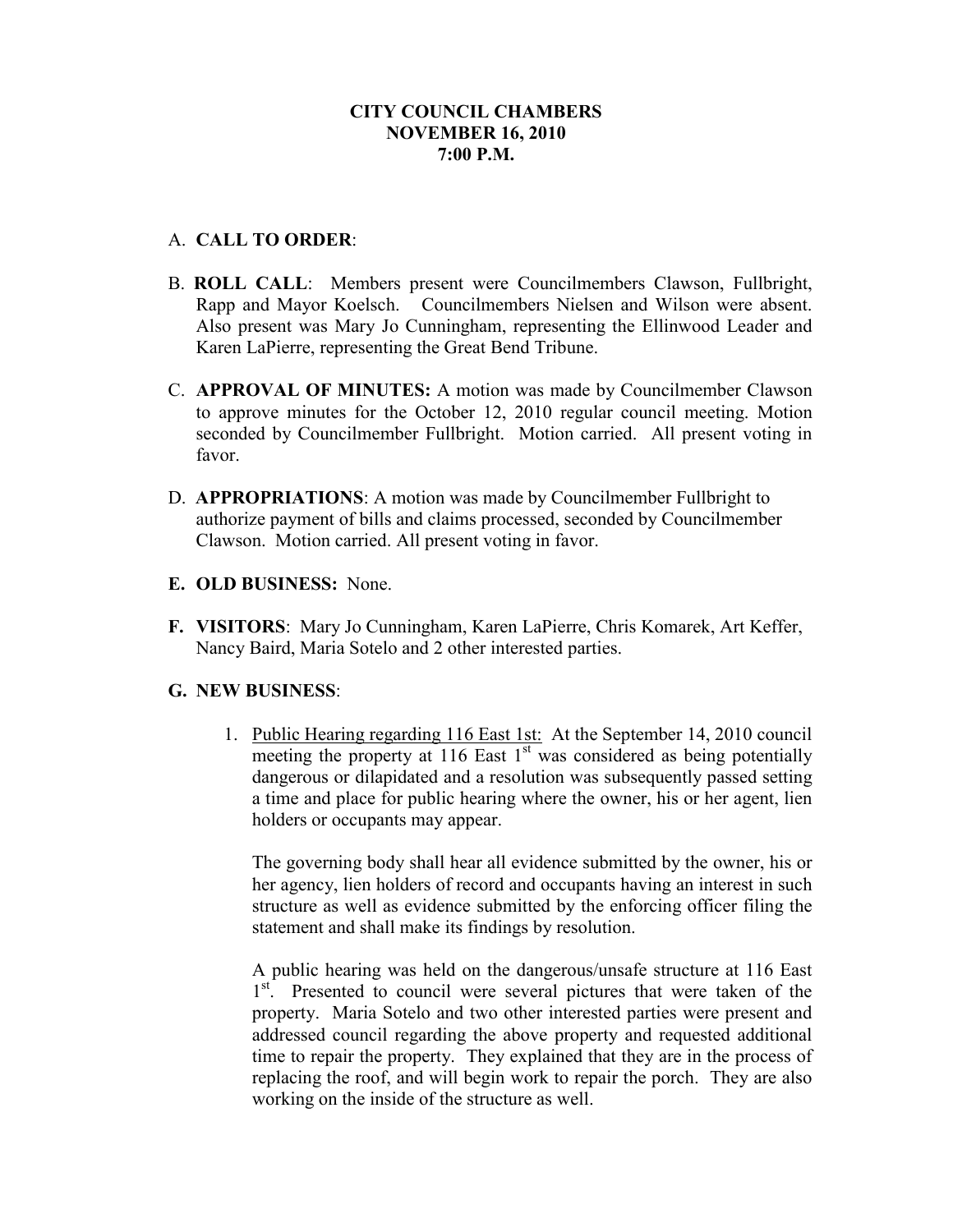#### **CITY COUNCIL CHAMBERS NOVEMBER 16, 2010 7:00 P.M.**

During the discussion, council noted that the property had been cleaned up, and that it appeared that progress had been made on the structural repairs needed. A motion was made by Councilmember Fullbright to continue the public hearing until the March 8, 2011 council meeting. Motion seconded by Councilmember Rapp. Motion carried. All present voting in favor.

2. Recreation Report: Nancy Baird, Recreation Director, was present to give an overview of the recreation program activities for the year. The year started out with youth basketball for grades 3 through 6. There were 35 participants from Ellinwood, 5 from Claflin and 26 from Bushton. There were also 4 teams that participated in the men's basketball league. The summer activities included T-ball, which was opened up to 4 year olds this year, so that 4 teams could be filled. There were 30 participants in T-ball, 51 participants in Robo-Pitch, and 12 participants for Cal-Ripken. The fall season included volleyball in which there were 38 participants from Ellinwood, 23 from Claflin and 9 from Bushton; soccer which included 51 participants and football which included 25 participants. The Halloween Party in the Park was very well attended and enjoyed by all. A Christmas craft class is being planned for December.

Council expressed their appreciation to Nancy Baird for her work to make the recreation program a success.

# H. **REPORTS**:

- 1. Municipal Court Report: Presented to Council was the Municipal Court Report for October 2010.
- 2 Utilities Production Report: Presented to Council was the Utilities Production Report.
- 3. Staff Reports:
	- a) Staff attended a K-96 meeting and gave an update on the project.
	- b) Staff reported the sign has been completed on 156 Highway, directing travelers to Ellinwood.
	- c) Staff reported that H  $\&$  B Communications is going to take over the Sprint tower and he is currently drafting the contract with H & B.
	- d) Staff invited council to the employee Christmas party on December 3<sup>rd</sup>.